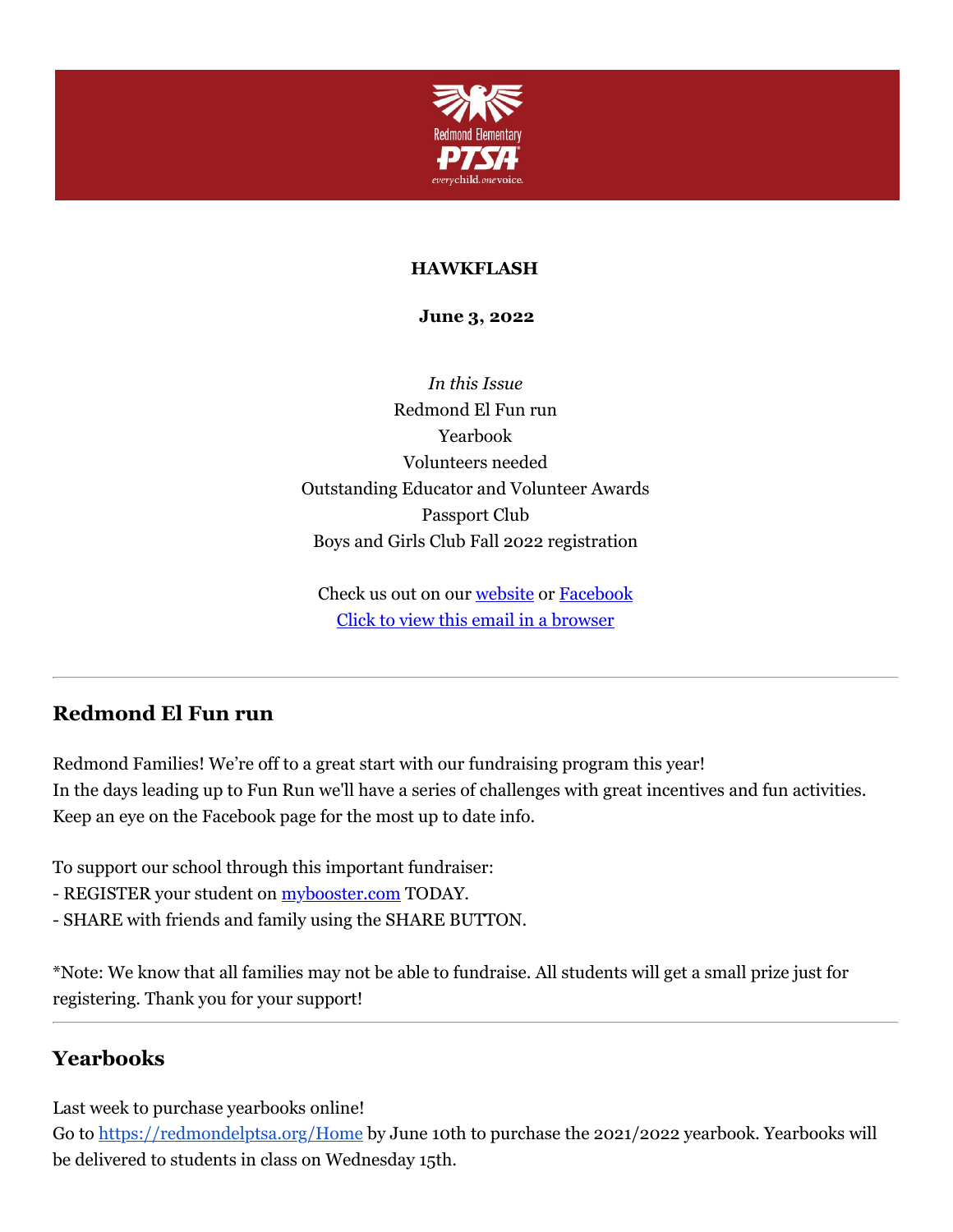### **Volunteers needed for end of year events**

Fun Run volunteers needed for June 10th. Sign up for one or more slot to help cheer on our students in this fun event!

5th grade parents, we currently have no volunteers signed up to help with 5th grade promotion celebration. Can you help give our Hawks the send off they deserve?

Sign up now using [https://www.signupgenius.com/go/10C0F45AFA62FA0FCC16-volunteers](https://cts.vresp.com/c/?RedmondElementaryPTS/fd2094af69/f55aa07e44/dc8489ba6d)

#### **Outstanding Educator and Volunteer Awards**

Have you nominated someone yet for one of our end of year awards?

ALL of our educators (teachers and staff) and volunteers deserve recognition but this is your chance to nominate someone who you'd like to see celebrated for being outstanding this year.

Use this form to nominate someone today!

[https://forms.office.com/r/2gXWmj5MV7](https://cts.vresp.com/c/?RedmondElementaryPTS/fd2094af69/f55aa07e44/5dd5a23189)



#### **The Passport Club!**

## **Geography Enrichment Program for Elementary School**

This is the May Passport check, it's the last passport check of this academic year. Below are the 5 links to every level on May maps. Students can take the test in the following week after school hours till Thursday (June 9, 2022), it won't be available after Thursday.

Students can choose a link according to their grade or can take higher level tests. It totally depends on how much they want to learn. Please choose only one link as all the levels links start with level 1. Students get points for every question answered, at the end of the test students will be scored automatically and will receive instant feedback. Parents will also receive student scores in the email provided in the test link.

May level 1 link [https://forms.gle/bnA6yKDN9XSCR2zU6](https://cts.vresp.com/c/?RedmondElementaryPTS/fd2094af69/f55aa07e44/37b5630ecf)

May level 2 link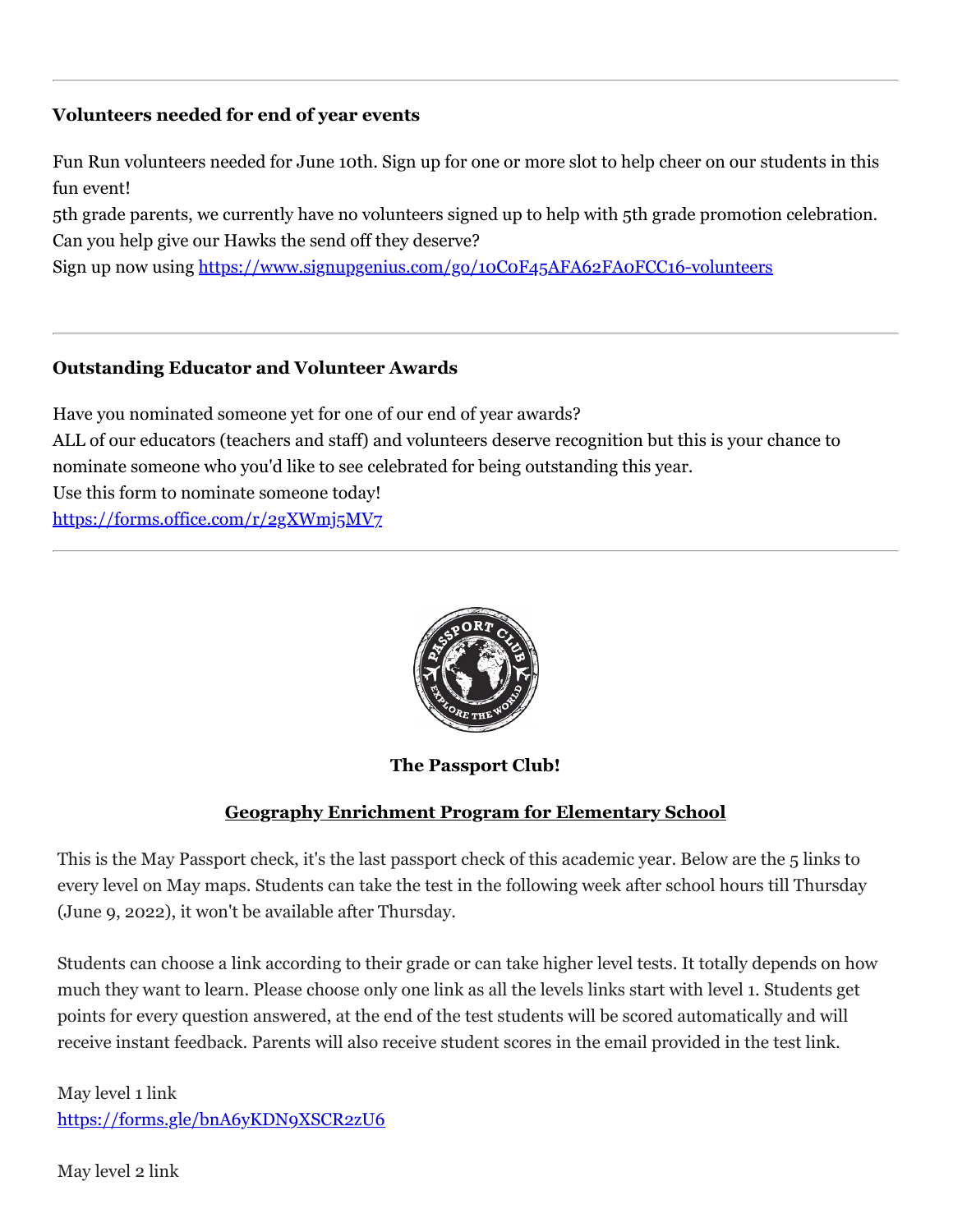[https://forms.gle/P9dU3TeSJgobDzsK8](https://cts.vresp.com/c/?RedmondElementaryPTS/fd2094af69/f55aa07e44/1d025493fc)

May level 3 link [https://forms.gle/fauAnHhdymSfknWRA](https://cts.vresp.com/c/?RedmondElementaryPTS/fd2094af69/f55aa07e44/dfd9efdcef)

May level 4 link [https://forms.gle/FMwECeNoi2KdAoLb7](https://cts.vresp.com/c/?RedmondElementaryPTS/fd2094af69/f55aa07e44/7a91498a90)

May level 5 link [https://forms.gle/U6RR4Cv2W3b5CR9D9](https://cts.vresp.com/c/?RedmondElementaryPTS/fd2094af69/f55aa07e44/e4aa1211b2)

The program schedule and overview of the testing process is available at PTSA website.https://redmondelptsa.org/Page/Pta/passport If you have any questions, please feel free to email us at passportclub@redmondelptsa.org



Would you help us stock our school library shelves and give our students a great selection to choose from on their library day? Please consider supporting our students and our library by purchasing a book from Mrs. Jones' Amazon Wish List. Select the school's address at checkout, or mail to your home and send it to school with your student. Here is the link to the wish list:

#### **<https://www.amazon.com/registries/custom/36YB2SI2DHYHF/guest-view>**

#### **Boys and [Girls Club](https://cts.vresp.com/c/?RedmondElementaryPTS/fd2094af69/f55aa07e44/ba4e76151d)**

[Registration](https://cts.vresp.com/c/?RedmondElementaryPTS/fd2094af69/f55aa07e44/905aaf2109) is now open for Fall 2022!!

Boys and Girls Club have partnered with four-time WNBA champion Seattle Storm to bring you an exciting opportunity. Every child who registers for the 2022-23 school year by **June 30th** will get **two free tickets to a 2022 Storm game at Climate Pledge Arena**.

Seat availability in the arena is limited.

Below are the instructions on how to sign up.

- 1. Go to [positiveplace.org](https://cts.vresp.com/c/?RedmondElementaryPTS/fd2094af69/f55aa07e44/6adaf312d8/url=https%3A%2F%2Fpositiveplace.org%2F&data=05%7C01%7Cascholes%40positiveplace.org%7C0341b55ac85b47e5f90b08da222e60ee%7C10bddbefa7bc43318abd75d1af02150a%7C0%7C0%7C637859879835644377%7CUnknown%7CTWFpbGZsb3d8eyJWIjoiMC4wLjAwMDAiLCJQIjoiV2luMzIiLCJBTiI6Ik1haWwiLCJXVCI6Mn0%3D%7C3000%7C%7C%7C&sdata=q%2BC%2BQNrsRbNlD1lj7DGwa5OvKUyMHE%2BTvSNPAdSZ1Wo%3D&reserved=0)
- 2. There is a Black Pop up box as soon as the webpage loads. Click 'Register Now'
- 3. Hover over the 'Programs' tab
- 4. Go straight down to School Year programs (2<sup>nd</sup> column 3<sup>rd</sup> down)